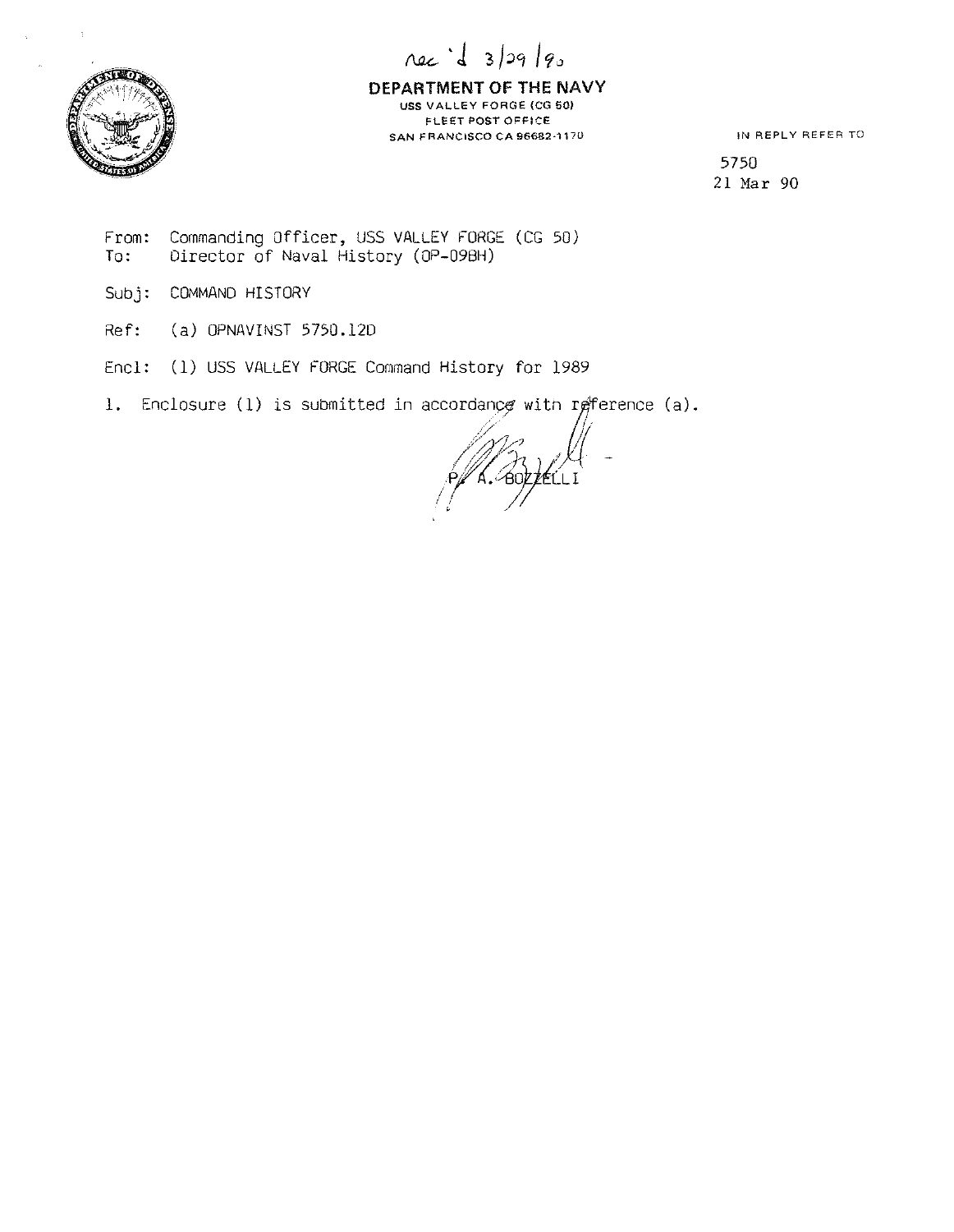## COMMAND HISTORY - 1989

#### USS VALLEY FORGE (CG 50)

### A. COMMAND COMPOSITION ANO ORGANIZATION

USS VALLEY FORGE is the fourth ship of the TICONDEROGA (CG 47) Class of AEGIS Guided Missile Cruisers. These ships are truly multipurpose, possessing significant anti-air, anti-surface and anti-submarine warfare capabilities. The MK 7 AEGIS Weapons System, the world's most capable shipboard air defense radar and missile system, enables VALLEY FORGE to provide protection for units of a carrier battle group in extreme threat environments. Hostile targets may be engaged witn a variety of weapons: surface-to-air missiles, surface-to-surface missiles, ship and air-launched torpedoes, anti-submarine rockets, guns, rapid-fire close-in weapons, electronic jammers and decoys. VALLEY FORGE is well able to counter all current and projecteo tnreats to the U.S. Navy.

USS VALLEY FORGE, nomeported in San Diego, CA, is permanently assigned to Cruiser Destroyer Group THREE under Commander, Naval Surface Force, U.S. Pacific Fleet. From 01 September-31 December, VALLEY FORGE was temporarily administratively assigned to Commander, Cruiser-Destroyer Group FIVE. Captain Philip A. Bozzelli is the Commanding Officer, with Lieutenant Commander Peter B. Opsal as Executive Officer. Ship's company consists of 26 officers and 370 enlisted crew members divided up into four major departments: Operations, Engineering, Combat Systems and Supply. Lieutenant Commander Robert M. Moore was tne Officer in Charge of HSL-47's Detachment Two, which was embarked Ol January - 01 June 1989. Oetachment Two consisted of two LAMPS MK III helicopters. Saberhawk 66 and 67, 6 pilots and 18 enlisted crew members.

During the period of 01 January-01 June (Western Pacific and Indian Ocean Deployment), VALLEY FORGE was under the operational and tactical control of Commander, Carrier Group ONE as a unit of Battle Group Delta, which included USS CONSTELLATION (CV 64), USS FOX (CG 33), USS LEFTWICH (00 984), USS HENRY 8. WILSON (ODG 7), USS SACRAMENTO (ADE 1), USS MARVIN SHIELDS (FF 1066), and USS WHITE PLAINS (AFS 4). VALLEY FORGE served as battle group Anti-Air Warfare Commander (OW) and Force Track Coordinator (OF).

During PACEX '89, conducted 05 Septernber-19 October, VALLEY FORGE was once again under the operational and tactical control of Commander, Carrier Group ONE as a unit of Battle Group Delta, which included USS CONSTELLATION (CV 64), USS JOHN YOUNG (DD 973), USS FANNING (FF 1076), USS KNOX (Ff" 1052), USS ROARK (FF 1053), USS GRAY (FF 1054), USS LANG (FF 1060), USS FLINT (AE 32), and USS KANSAS CITY (AOR 3). VALLEY FORGE served as battle group Anti-Air Warfare Commander (OW), alternate battle group Composite Warfare Commander (OV), alternate battle group Electronic Warfare Commander (OZ), battle group Helo Element Coordinator (OL), and battle group Main Body Coordinator (OM). Additionally, HSL-47 Detachment 13, commanded by LCDR Michael Hegland, consisting of two LAMPS Mk III SH-60B helicopters, 6 pilots, and 15 enlisted crew members was embarked from 05 September-18 October.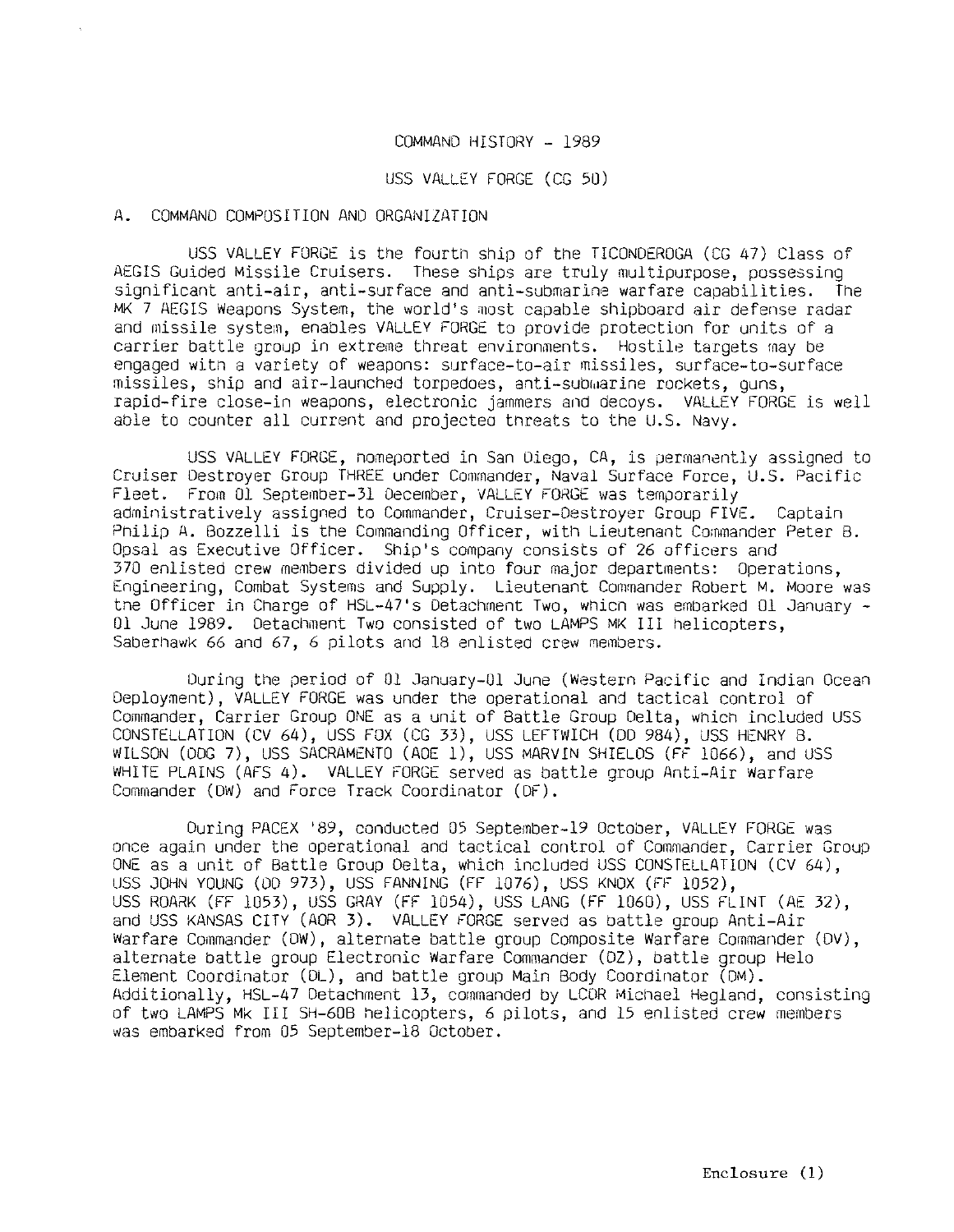Fro;n Ol-15 December, VALLEY FORGE conducted Law Enforcement Operations (LEOPS) in the Gulf of California/Sea of Cortes while under the operational and tactical command of Commander, Joint Task Force FIVE. For these operations, HSL-47 Detachments 7 & 8, commanded by LCDR David Landon and consisting of two LAMPS Mk III SH-608 helicopters, 7 pilots, and 16 enlisted crew members, and a Coast Guard Law Enforcement Detachment (LEDET), commanded by CW02 Allen Jorgensen and comprised of 5 enlisted members, were embarked.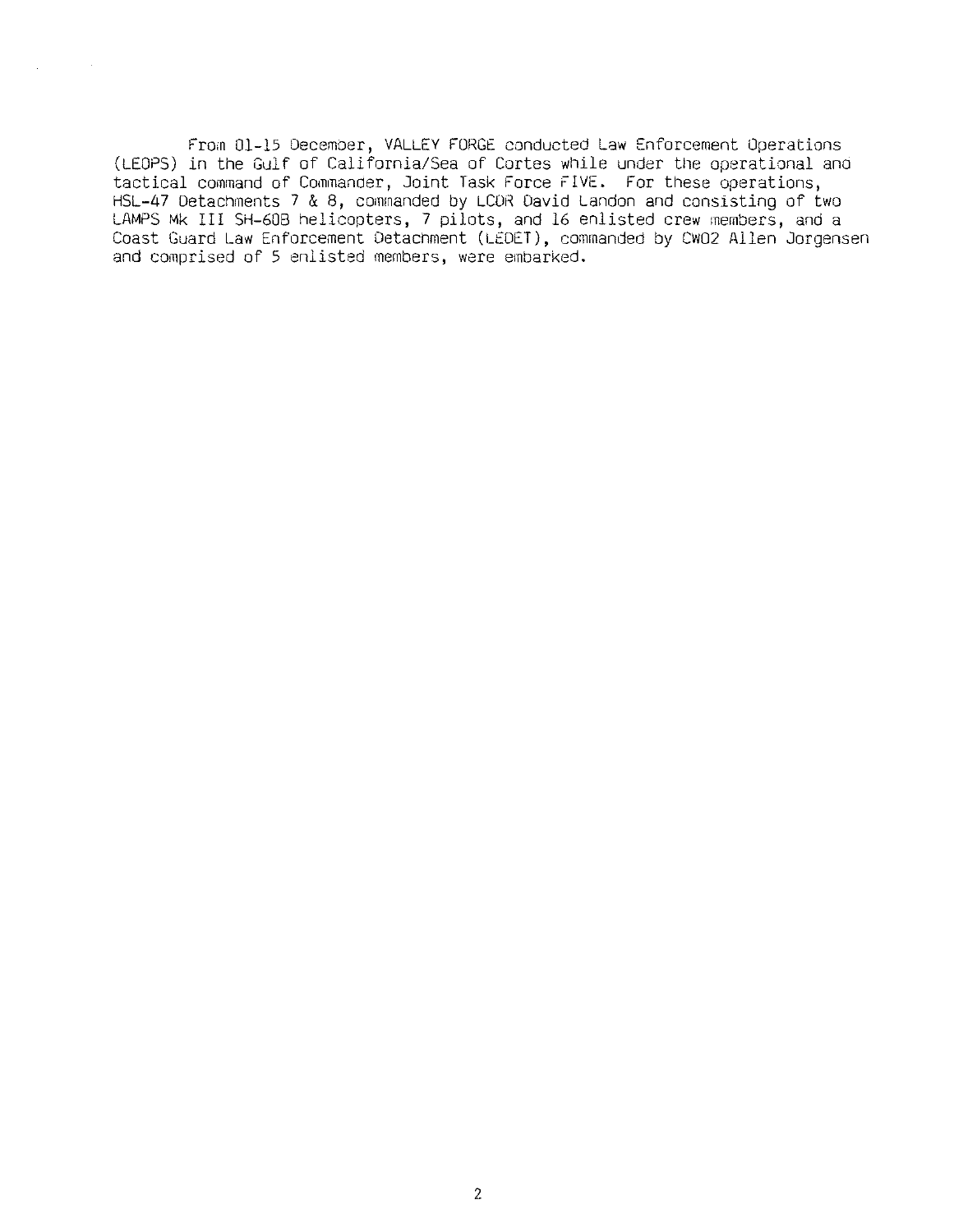B. CHRONOLOGY

 $\mathcal{L}_{\text{max}}$  , and  $\mathcal{L}_{\text{max}}$ 

| 01-08 JAN       |               | Inport - Subic Bay, RP                                           |
|-----------------|---------------|------------------------------------------------------------------|
| 09              | <b>JAN</b>    | Underway – Enroute Indian Ocean/North Arabian Sea                |
| $\downarrow$ 7  | JAN           | Battle Group Delta Turnover w/Battle Group Bravo                 |
| 18              | <b>JAN</b>    | VALLEY FORGE celebrates her third birthday                       |
| 21              | <b>JAN</b>    | INCHOP to Commander, Joint Task Force Middle East (CJTFME)       |
| 03              | <b>FEB</b>    | Battle Group Delta Enroute Diego Garcia                          |
|                 |               |                                                                  |
| 05              | <b>FEB</b>    | Crossing-the-Line Ceremony (first)                               |
| 05-11 FEB       |               | Weapons Week - Diego Garcia                                      |
| 08-09 FEB       |               | Inport - Diego Garcia                                            |
| 11 <sup>1</sup> | FEB           | Surface-to-Air Missilex                                          |
| 11-12 FEB       |               | Inport - Diego Garcia                                            |
| 12 <sup>2</sup> | FEB           | LCDR Peter B. Opsal relieves CDR James A. Hazlett as Executive   |
|                 |               | Officer                                                          |
| 13              | FEB.          | Underway – Enroute North Arabian Sea                             |
| 18-22 FEB       |               | Exercise BEACON FLASH                                            |
| 19              | FEB           | French PASSEX                                                    |
| 20              | FEB           | US/UK PASSEX (W/HMS BIRMINGHAM 086)                              |
| 20-26 FEB       |               | COMNAVSURFPAC Self-sufficient Ship of the Week                   |
| 23-27 FEB       |               | TAV w/ USS ACADIA (AD 42) (Al Masirah anchorage)                 |
| 27              | FEB           | Underway - Enroute Karachi, Pakistan                             |
| 01-03 MAR       |               | Anchorage - Karachi, Pakistan                                    |
| 04              | <b>MAR</b>    |                                                                  |
|                 |               | Underway – Enroute Strait of Hormuz Eastern Patrol Area (SOHEPA) |
|                 |               | Gatequard Ops                                                    |
| 06-19 MAR       |               | SOHEPA Gateguard Ops                                             |
| $\frac{1}{4}$   | <b>MAR</b>    | Anchorage – Fujairah (Refuel)                                    |
| $_{18}$         | MAR           | Anchorage - Fujairah (Refuel)                                    |
| 19-25 MAR       |               | Depart SOHEPA Enroute Rendezvous w/TG 70.4                       |
| 25              | <b>MAR</b>    | Rendezvous w/TG 70.4 Enroute Fremantle, Western Australia        |
|                 | 31 MAR-06 APR | Inport - Fremantle/Perth, Western Australia                      |
| 07              | <b>APR</b>    | Underway – Enroute Sunda Strait for Turnover w/Battle Group ECHO |
| $\perp$         | <b>APR</b>    | Crossing-the-Line Ceremony (second)                              |
| 12              | <b>APR</b>    | Battle Group DELTA Turnover w/Battle Group ECHO                  |
| 12              | <b>APR</b>    | Depart Sunda Strait Enroute Pattaya, Thailand                    |
| 17-20 APR       |               | Anchorage - Pattaya, Thailand                                    |
| 21              | APR           | Underway - Enroute Subic Bay RP                                  |
| 25              | <b>APR</b>    | ULM-4 Range                                                      |
| 25-30 APR       |               | Inport - Subic Bay, RP                                           |
| θl              | MAY           | Underway - Enroute Hong Kong                                     |
| 01              | MAY.          | ULM-4 Range                                                      |
| 04-08 MAY       |               | Inport - Hong Kong                                               |
| 09              | <b>MAY</b>    | Underway - Enroute Seattle, Washington                           |
| 17              |               |                                                                  |
|                 | MAY           | INCHOP to COMTHIRDFLT (TG 30.4)                                  |
| 25              | MAY           | 1989 Ship's Store Best Sales/Service Award Competition Review    |
| $26 - 27$       | MAY           | Inport - Seattle, Washington                                     |
| 28              | <b>MAY</b>    | Underway - Enroute San Diego, California/Tiger Cruise '89        |
| 01              | JUN           | Return to Homeport - San Diego, California                       |
| $01-30$ JUN     |               | Post-Deployment Leave/Upkeep                                     |
| 12-16 JUN       |               | CSAT Visit (Observed OCSOT/OSOT/Selected Equipment Checks)       |
| $01 - 09$ JUL   |               | Upkeep San Diego                                                 |
| 03              | JUL           | Aviation Assist Visit (AAV) / CORTRAMID Tour                     |
| 03              | JUL           | Undersecretary of the Navy (Manpower & Reserve Affairs) Visit    |
| 03-06 JUL       |               | CART                                                             |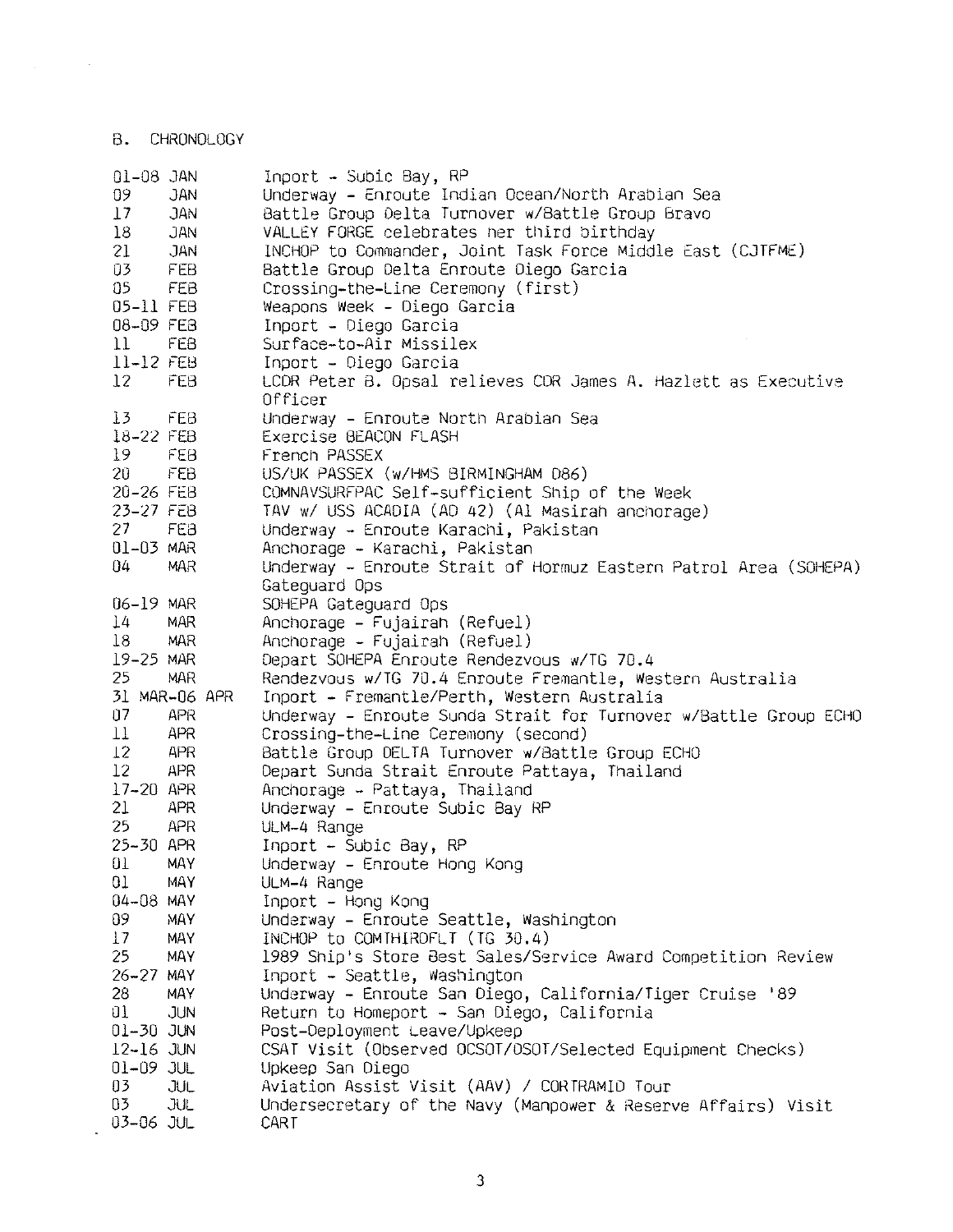| 06.             | JUL           | International Surface Warfare Officers Ship Visit                |
|-----------------|---------------|------------------------------------------------------------------|
| 07              | JUL           | ASW CART                                                         |
| 10-11 JUL       |               | Underway - TYT SOCAL                                             |
| 10              | JUL           | ULM-4 Range                                                      |
| $12 - 14$ JUL   |               | Underway – Enroute San Francisco, California                     |
| 14-16 JUL       |               | Inport - San Francisco, California                               |
| $17 - 19$ JUL   |               | Underway - Enroute San Diego / IERA                              |
| $20 - 31$ JUL   |               | Moored NASNI / Upkeep San Diego                                  |
| $24 - 28$ JUL   |               | SEMMSS (PMT)                                                     |
| 26              | JUL           | Defense Science Board Visit                                      |
| 31              | JUL           | PAATPAC Assist Visit                                             |
| 01              | AUG.          | Underway – PreINSURV Material Checks / Moor NAVSTA San Diego     |
| 02 <sub>1</sub> | AUG.          | VALLEY FORGE Recieves Second Place - COMNAVSUPSYSCOM Ships Store |
|                 |               | Best Sales and Service Award (Category III)                      |
| 07-11 AUG       |               | INSURV                                                           |
| 08              | AUG.          | Underway - UMI INSURV / Moor NAVSTA San Diego                    |
| 12-27 AUG       |               | Upkeep San Diego                                                 |
| 21-29 AUG       |               | Surface Line Week                                                |
| $21 - 24$ AUG   |               | COMNAVSURFPAC 3M Inspection / Supply Management Assessment (SMA) |
| 23-25 AUG       |               | COMCRUDESGRU THREE Command Inspection                            |
| 28-29 AUG       |               |                                                                  |
|                 |               | Underway - Sea Trials SOCAL<br>Ammo Onload/Offload - NASNI       |
| 29.             | <b>AUG</b>    |                                                                  |
| 31              | AUG           | COMNAVSURFPAC FMO Visit                                          |
| 01              | <b>SEP</b>    | Temporarily Assigned COMCRUDESGRU FIVE                           |
| 05              | <b>SEP</b>    | Embark HSL-47 Det 13                                             |
| 05-15 SEP       |               | Underway - PACEX '89 Phase I / Assigned TG 30.4                  |
| 09              | <b>SEP</b>    | SECNAV Guest Cruise Visit                                        |
| 14              | <b>SEP</b>    | SOCAL ASW Range Ops - Live Firing SVTT, RTT, LAMPS Mk 47 Drop    |
| 17              | <b>SEP</b>    | VALLEY FORGE Receives Runner-Up in COMCRUDESGRU THREE Battle "E" |
|                 |               | Competition - Receives ASUW, AAW, CCC, Supply, Nav/Seamanship,   |
|                 |               | Damage Control, and Engineering Mission Area Excellence Awards   |
| 18              | <b>SEP</b>    | Underway - PACEX '89                                             |
| 28              | <b>SEP</b>    | Battle Group Delta Mobile Sea Range (MSR) Missilex               |
| $11-13$ OCT     |               | Inport - Victoria, British Columbia                              |
| 14-18 OCT       |               | Underway - Enroute San Diego                                     |
|                 | 19 OCT-05 NOV | Upkeep San Diego                                                 |
| 30              | OCT           | SEMMSS PMT Visit / ASIR Training Assist / AAV                    |
| 06-08 NOV       |               | Underway - TYT SOCAL / MTT Phase III                             |
| 09-14 NOV       |               | Upkeep San Diego                                                 |
| 14              | <b>NOV</b>    | VALLEY FORGE Receives Runner-Up for COMNAVSURFPAC Anti-Surface   |
|                 |               | Warfare Award                                                    |
| 15-16 NOV       |               | Underway - OPPE                                                  |
| 17              | <b>NOV</b>    | Italian Chamber of Deputies Defense Committee Visit              |
| 20-26 NOV       |               | SEMMSS PMT Visit                                                 |
| 22              | <b>NOV</b>    | Environmental Health Survey                                      |
| 25              | <b>NOV</b>    | VALLEY FORGE Children's Christmas Party (USO) / Dinner Dance     |
|                 |               |                                                                  |
|                 |               | (Sea World)                                                      |
| 28              | <b>NOV</b>    | Underway - ACAT                                                  |
| 29              | <b>NOV</b>    | Naval Gunfire Support (NGFS) Qualification - San Clemente Island |
| 30              | <b>NOV</b>    | Missilex - VANDALEX / AMX 90-1                                   |

 $\label{eq:2.1} \frac{1}{\sqrt{2}}\sum_{i=1}^n\frac{1}{\sqrt{2}}\sum_{i=1}^n\frac{1}{\sqrt{2}}\sum_{i=1}^n\frac{1}{\sqrt{2}}\sum_{i=1}^n\frac{1}{\sqrt{2}}\sum_{i=1}^n\frac{1}{\sqrt{2}}\sum_{i=1}^n\frac{1}{\sqrt{2}}\sum_{i=1}^n\frac{1}{\sqrt{2}}\sum_{i=1}^n\frac{1}{\sqrt{2}}\sum_{i=1}^n\frac{1}{\sqrt{2}}\sum_{i=1}^n\frac{1}{\sqrt{2}}\sum_{i=1}^n\frac$ 

4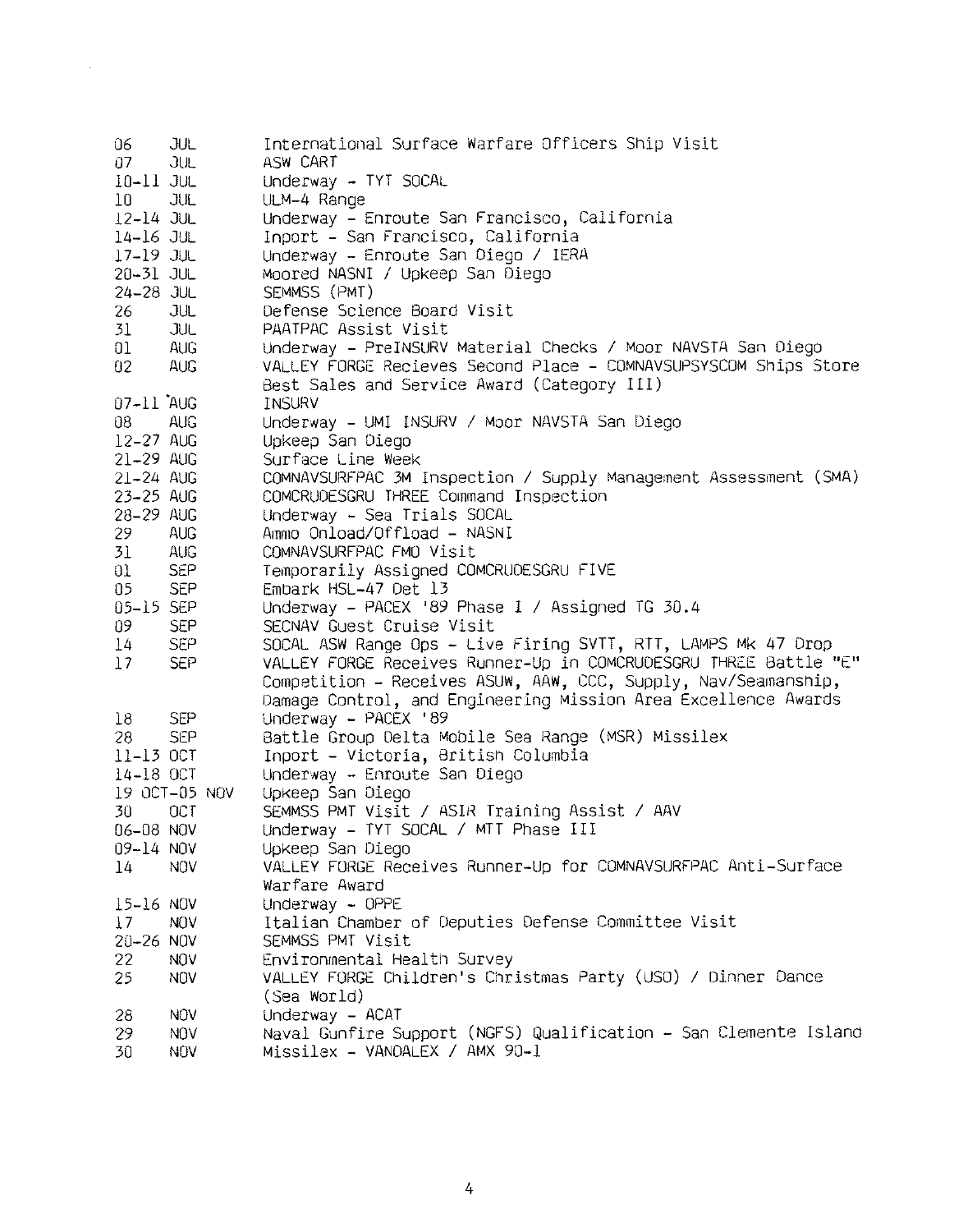- 01-15 DEC Embark Coast Guard LEDET for Law Enforcement Operations (LEDPS)
- 01-15 DEC Embark HSL-47 Dets 7 & 8

 $\mathcal{A}^{\mathcal{A}}$ 

- 15-31 DEC Inport - San Diego / Holiday Leave & Upkeep
- JAN VALLEY FORGE Receives Second Consecutive CNO Surface Ship Safety Award (January 1988-June 1989) in Cruiser/Battleship Category
- 27 JAN VALLEY FORGE Nominated by COMCRUOESGRU THREE for 1989 Ship-Helicopter Safety Award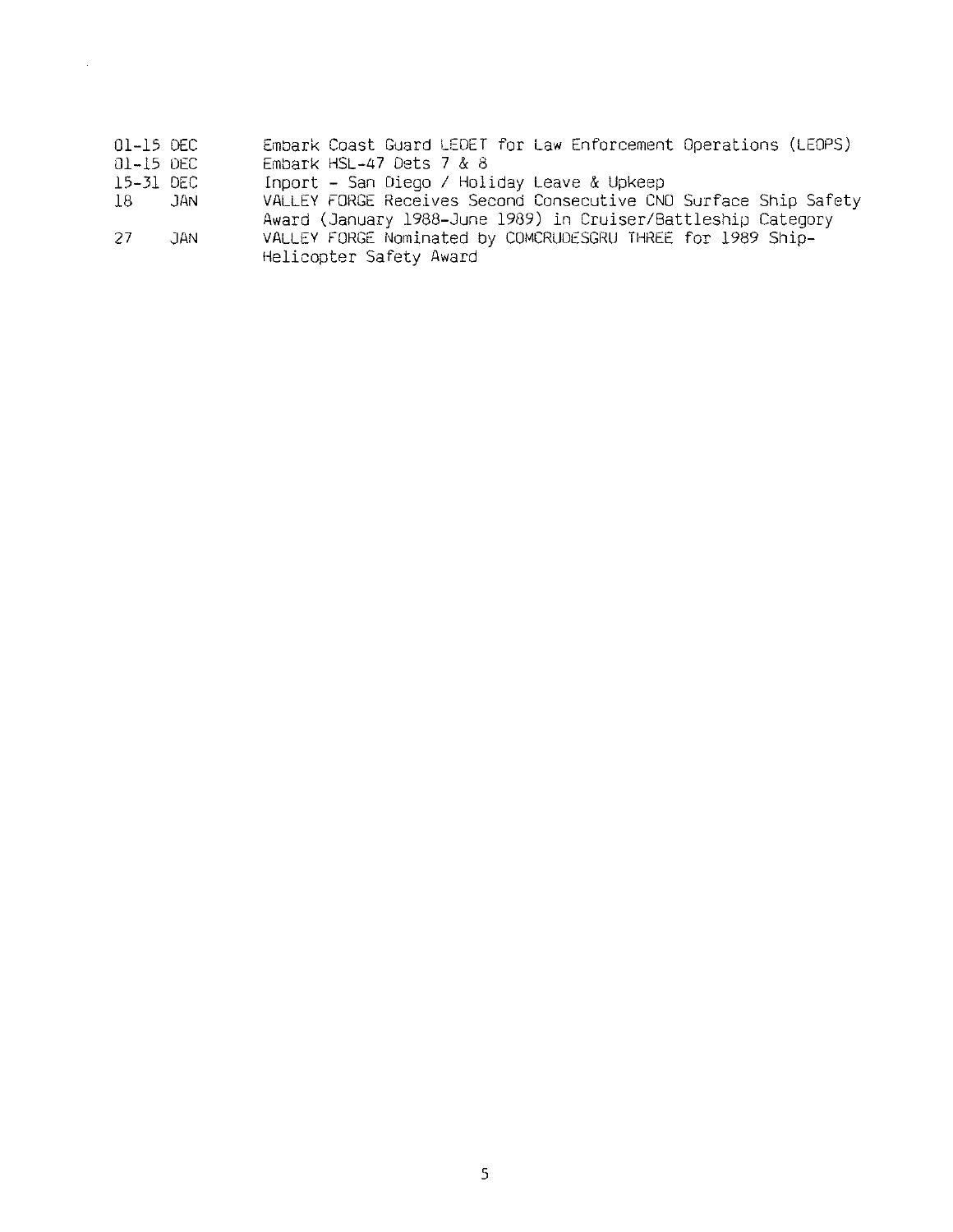#### C. NARRATIVE

1989 began with VALLEY FORGE and Battle Group Delta inport Subic Bay, Republic of the Philippines, one month into the Western Pacific/Indian Ocean Deployment. Underway 09 January enroute to the North Arabian Sea (NAS). Battle Group Delta transited via the Singapore Strait and Straits of Malacca, effecting a turnover with Battle Group Bravo (USS NIMITZ battle group) in the Bay of Bengal on 17 January. VALLEY FORGE's counterpart in Battle Group Bravo was USS ANTIETAM (CG 54). Following the celebration of VALLEY FORGE'S third birtnday on 18 January, Battle Group Delta entered the operational command of Commander, Joint Task Force Middle East (CJTFME) on 21 January. Soon after arriving on station in the NAS, Battle Group Delta departed for Diego Garcia. "Crossing the Line" 05 February, VALLEY FORGE conducted the appropriate ceremonies. Arriving in the vicinity of Diego Garcia 05 February, Battle Group Delta conducted a series of live ordnance exercises during "Weapons Week" 05-11 February, including VALLEY FORGE' s second successful missile shoot of the deployment. In addition, during a orief port visit 11-12 Feoruary, LCDR Peter B. Opsal relieved CUR James A. Hazlett as Executive Officer. Battle Group Delta departed Diego Garcia 13 February, conducting Exercise Beacon Flash and a series of exercises with French and British ships enroute to the NAS. During this transit, VALLEY FORGE received recognition as COMNAVSURFPAC self-sufficient ship of the week for the week of  $20-26$  February, her second such award of the cruise. Upon arrival in the NAS, VALLEY FORGE proceeded to anchorage off tne island of Al Masiran in order to conduct a four-day tender availability (TAV) witn USS ACADIA (AO 42). Following the completion of the TAV, Battle Group Delta became only the second battle group to visit Karachi, Pakistan since 1987, anchoring offshore 01-04 March. Upon departure from Karacni, VALLEY FORGE detached and proceeded to the Gulf of Oman, relieving USS LEFTWICH (OD 984) as SOHEPA Gateguard 06-19 March. During this period VALLEY FORGE conducted several EARNEST WILL escort missions through the Strait of Hormuz into the Persian Gulf, refueling twice at Fujairah, Oman. After oeing relieved of SOHEPA duties by USS CURTS (FFG 38) on 19 March, VALLEY FORGE left to rendezvous witn TG 70.4, now enroute Fremantle/Pertn, Western Australia. That rendezvous was effected 25 March, and on 31 March Battle Group Delta began a week-long Australian port visit.

Upon completion of the visit 07 April, Battle Group Delta rendezvoused witn Battle Group Echo (USS RANGER battle group) west of tne Sunda Strait. Upon effecting the battle group turnover (VALLEY FORGE's counterpart: USS WILLIAM H. STANDLEY (CG 32), Battle Group Delta then proceeded through the Sunda Strait and tne Gulf of Thailand enroute Pattaya, Tnailand for a four-day port visit 17-20 April. Additionally in April, VALLEY FORGE received notification of a third-place finish in the 1989 Captain Edward F. Ney Award competition. A brief transit to Subic Bay followed with arrival 25 April for a six-day upkeep. On 01 May, Battle Group Delta left Subic Bay enroute to a 04-08 May visit to Hong Kong. Departing Hong Kong 09 May, Battle Group Delta transited the Tsusnima Strait, conducting Carrier Battle Group operations in the Sea of Japan and a Northern Pacific Ocean transit enroute Seattle, Washington. Returning to the operational command of COMTHIRDFLT 17 May, TG 30.4 arrived Seattle 26 May. Staying only 2 days to onload dependents for tne Tiger Cruise, Battle Group Delta departed Seattle 28 May enroute homeport - San Diego, California. On 01 June, VALLEY FORGE completed ner second Western Pacific/Indian Ocean deployment, mooring Pier 8, Naval Station, San Diego and coinmencing a 30-day Post-deployment leave/upkeep period.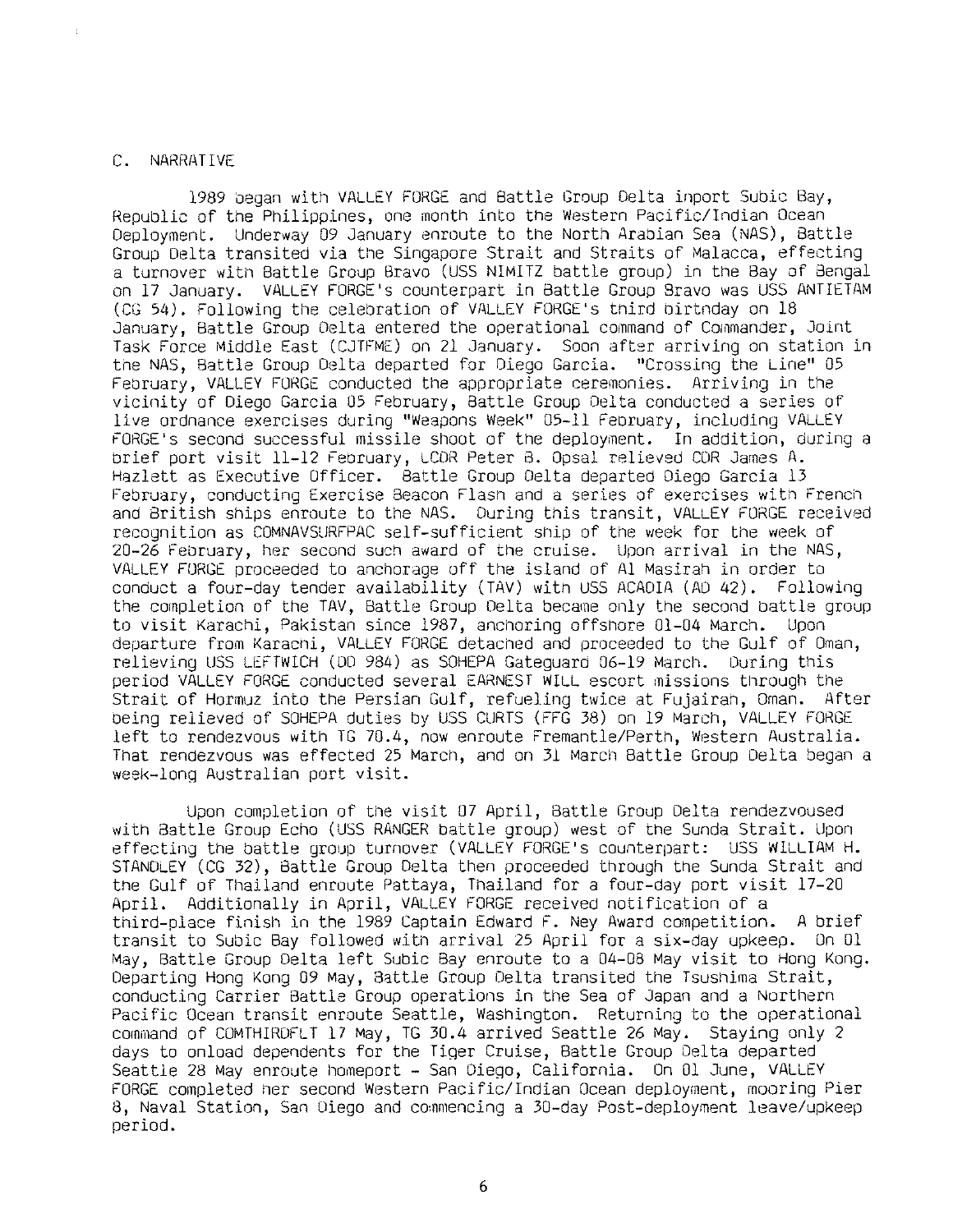The upkeep period from 01 June-09 July provided an opportunity to accomplish some much needed maintenance and preservation following the cruise. Moreover, VALLEY FORGE once again resumed her role as a showcase for the Pacific Fleet, hosting midshipmen, international surface warfare officers, and a visit by the honorable Kenneth P. Berquist, Assistant Secretary of tne Navy (Manpower and Reserve Affairs) during the first week of July. CART and ASW CART were also conducted the first week of July with typically outstanding results. VALLEY FORGE was underway 12 July, sandwiching local SOCAL operations and a pre-OPPE ISIC engineering Readiness Assessment around a 14-16 July port visit to lovely and exciting San Francisco. Upon return to San Oiego, VALLEY FORGE moored Juliett pier, NASNI to complete final preparations for INSURV. The final week of July also featured a visit by the Defense Science Board and a PAATPAC Assist.

August began with a preINSURV rehearsal followed by a return to Pier 8 Naval Station. Additionally, on 02 August VALLEY FORGE received notification of a second-place finish in the Navy's Ships Store Best Sales and Service Award Competition; a most noteworthy accomplishment. INSURV was conducted the second week of August, with painstaking preparations paying dividends in the form of a smooth, professional inspection and excellent results. The third week of August featured COMNAVSURFPAC Surface Line Week, with VALLEY FORGE participating in all events and winning first place in the Fancy Knot Board Competition, second place in the Damage Control Marathon and third place in the Gunrnount Competition. August did not go quietly, ending with a COMNAVSURFPAC 3M inspection/Supply Management Assessment (SMA) and ISIC command inspection followed by sea trials.<br>Once again, VALLEY FORGE took care of business with outstanding results in all once areas. On 31 August, VALLEY FORGE was pleased to host a wedding as SM3<br>International married the former MS married the former MS Bozzelli gave the bride away in a beautiful ceremony on the forecastle attended by many of the crew.

VALLEY FORGE began September with a shift of administrative commanders to COMCRUOESGRU FIVE following the deployment of COMCRUOESGRU THREE. PACEX '89 - a multi-battle group exercise conducted from SOCAL to the Bering Sea - dominated the September-October timeframe. Some highlights: a SECNAV Guest Cruise visit 09 September; SOCAL ASW Range ops featuring successful live torpedo and ASROC firings; VALLEY FORGE's second and third successful missile firings of the year; and a port visit to Victoria, British Columbia enroute homeport 11-13 October. Additionally, during the third week of September VALLEY FORGE received notification of a second-place finish in the COMCRUOESGRU rHREE Battle "E" Competition, receiving mission area excellence awards for ASUW, AAW, CCC, Supply, Nav/Seamanship, Damage Control and Engineering. Upon arrival San Diego the ship commenced a 19 October-05 November upkeep in preparation for the Operational Propulsion Plant Examination (OPPE).

The first week of November saw VALLEY FORGt underway 06-08 November with the Eastern Pacific Mobile Training Team (MTT) for Phase III - final preparations for OPPE. On 14 November, VALLEY FORGE was notified of her runner-up status in the 1989 competition for the COMNAVSURFPAC Anti-Surface Award. OPPE, conducted 15-16 November with the ship receiving a grade of satisfactory. Upon return San Diego, VALLEY FORGE hosted a visit from the Italian Chamber of Deputies Defense Committee conducted entirely in Italian by the Captain; his native tongue. On 17<br>November, GSCS (SW) **Commission on the state of the state of the state** renewed their vows

7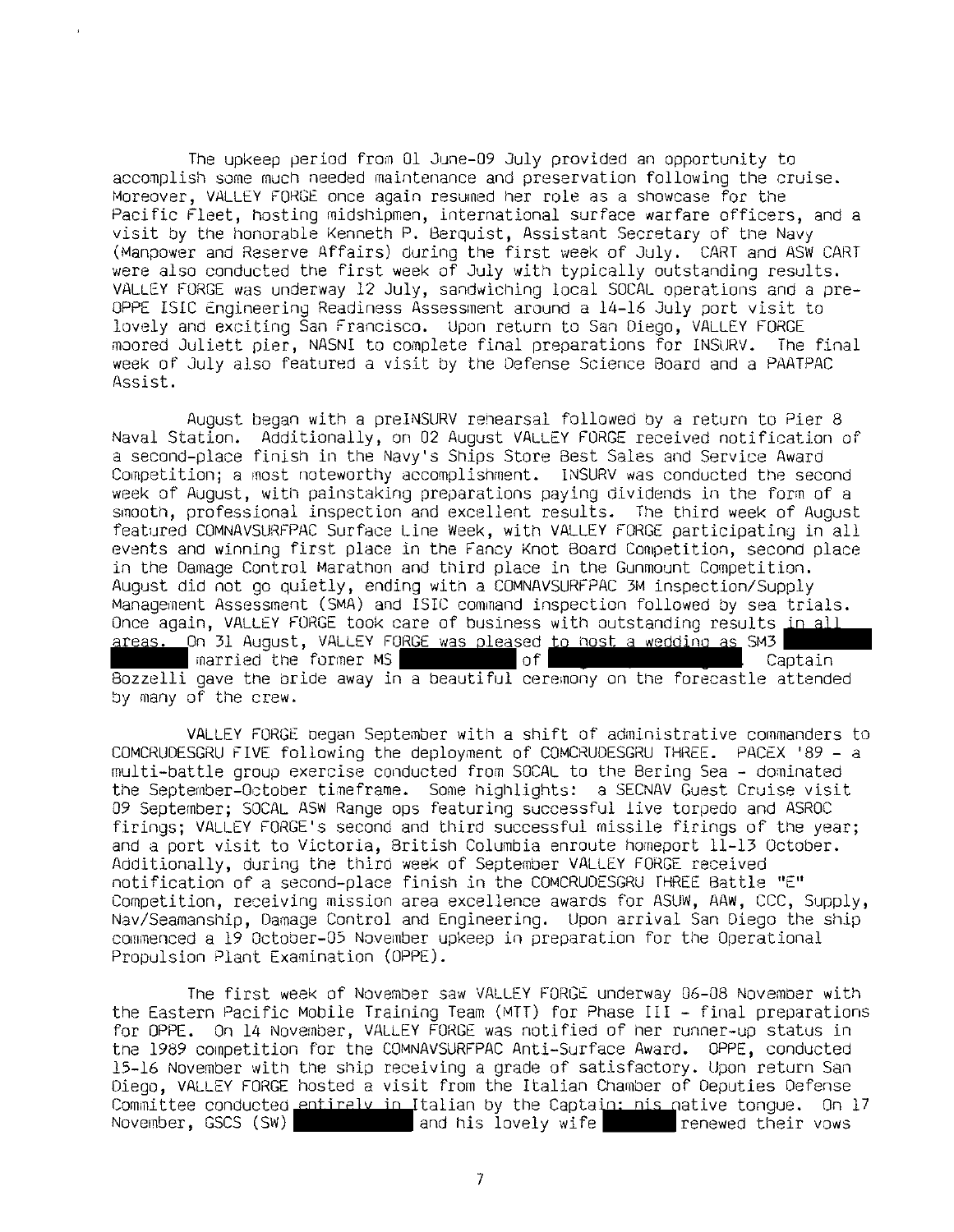of matrimony on the forecastle after 25 years of marriage. Captain Bozzelli conducted the wedding ceremony. Additionally, VALLEY FORGE was the ceremonial location for a baptism service on 18 November.

son of

Captain and Mrs. Bozzelli, was baptized on the missile deck by  $LT$ CHC. The ship's bell was the baptismal fount used to hold the holy water for the ceremony. Due to the operational schedule, the ship's annual holiday parties were held 25 November; first with the children's Christmas Party at the USO in the morning, followed by the ship's annual Dinner Dance - held this year at the Sea World Pavilion & Restaurant. Srnashingly successful, the parties served as farewells of a sort as VALLEY FORGE was underway yet again on 28 November for All-Comers-At-Sea Training (ACAT). ACAT proved immensely beneficial to VALLEY FORGE, providing opportunities for Naval Gunfire Support Qualification (NGFS) on 29 November (scored as excellent) followed by VANDALEX/AMX 90-l on 30 November (VALLEY FORGE' s fourth and fifth successful missile firings of the year).

Once detached from ACAT, the underway period continued as VALLEY FORGE embarked HSL-47 Detachments 7 & 8 and a Coast Guard law enforcement detachment in preparation for law enforcement operations. Transiting south to the Gulf of California/Sea of Cortes oparea, operations were conducted with USS TEXAS (CGN 39) and USS TRUXTUN (CGN 35). Altnough interdiction efforts were uneventful, the operations provided valuable training opportunities for the ships involved. As a most successful and fulfilling 1989 came to an end, VALLEY FORGE returned to San Diego 15 December to commence a noliday leave & upkeep period.

Note: VALLEY FORGE received notification in January 1990 of receipt of her second consecutive CNO Surface Ship Safety Award (January 1988-June 1989) in the Cruiser/Battleship category. Additionally, VALLEY FORGE was nominated by COMCRUDESGRU THREE for the 1989 Ship-Helicopter Safety Award in January.